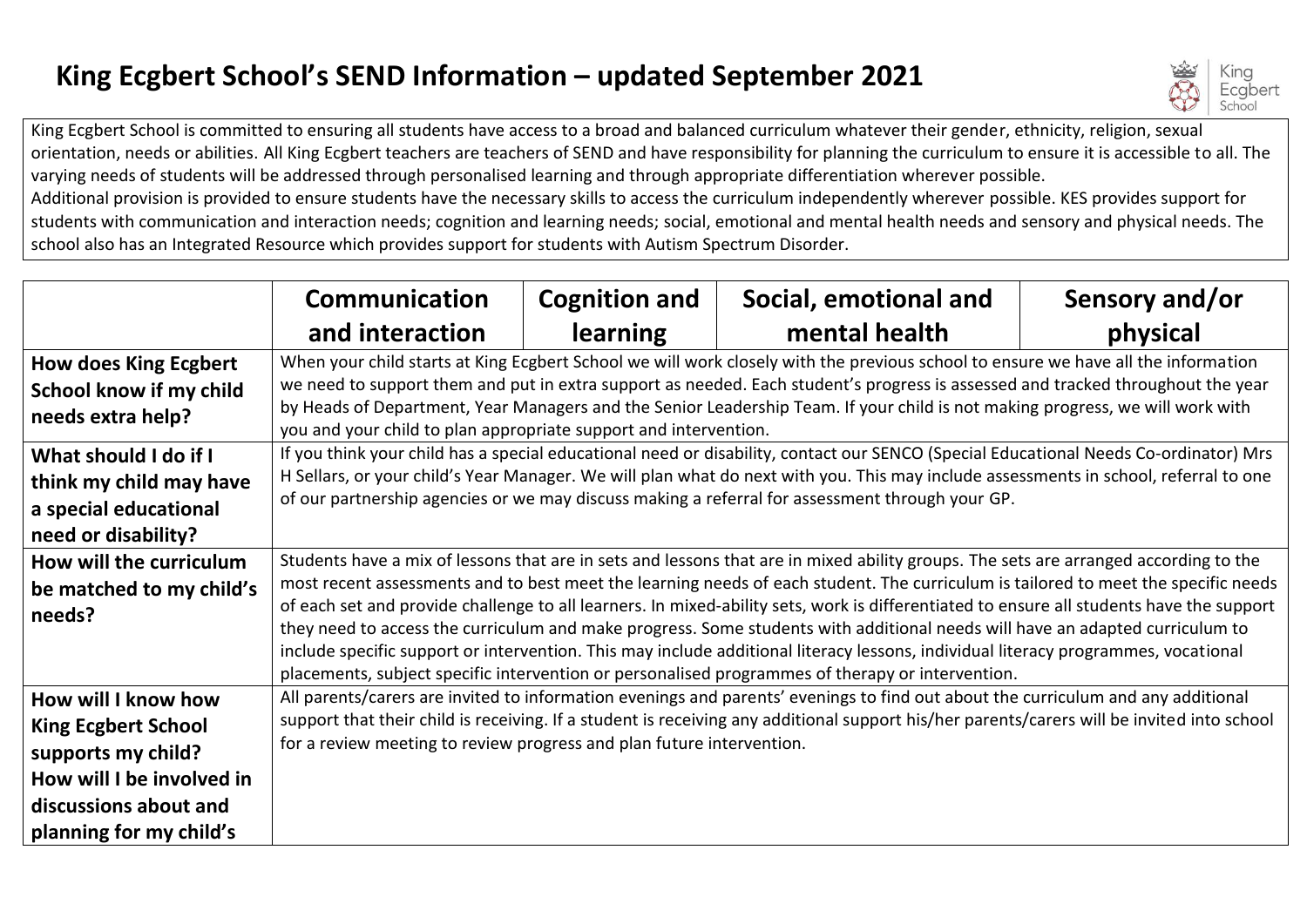| education?                                                                                                    |                                                                                                                                                                                                                                                                                                                                                                                |
|---------------------------------------------------------------------------------------------------------------|--------------------------------------------------------------------------------------------------------------------------------------------------------------------------------------------------------------------------------------------------------------------------------------------------------------------------------------------------------------------------------|
| How will I know how my                                                                                        | Reports will be sent home three times a year showing progress in all subjects and each student's attitude to learning and                                                                                                                                                                                                                                                      |
| child is doing?                                                                                               | homework. If your child is receiving additional support, his/her progress will be discussed at the review meeting.                                                                                                                                                                                                                                                             |
| How will you help me to                                                                                       | During parents' evenings and review meetings, staff will be able to discuss ways in which you can support your child's learning. We                                                                                                                                                                                                                                            |
| support my child's                                                                                            | also hold information evenings and workshops throughout the year where you can discus ways of helping your child. You can also                                                                                                                                                                                                                                                 |
| learning?                                                                                                     | contact subject teachers, Heads of Department or Year Managers                                                                                                                                                                                                                                                                                                                 |
| What support will there                                                                                       | King Ecgbert School's pastoral system will monitor and support each student's overall well-being. The form tutor and Year Manager                                                                                                                                                                                                                                              |
| be for my child's overall                                                                                     | will have day-to-day responsibility for student care. Please contact one of them if you have any concerns. Each year group also has a                                                                                                                                                                                                                                          |
| well-being?                                                                                                   | link with a member of the Senior Leadership team.                                                                                                                                                                                                                                                                                                                              |
| <b>What specialist services</b>                                                                               | We have access to the Educational Psychology Team, Sensory Impairment Teams, a Speech and Language Therapist, the                                                                                                                                                                                                                                                              |
| and expertise are                                                                                             | Physiotherapy and Occupational therapy teams, the Multi-Agency Support Team, the School Nurse Service, Parent Partnership and                                                                                                                                                                                                                                                  |
| available at or accessed                                                                                      | the Community Youth Teams. We work closely with the Child and Adolescent Health Mental Health team and Ryegate and support                                                                                                                                                                                                                                                     |
| by the school?                                                                                                | families with referrals to these services through their GP.                                                                                                                                                                                                                                                                                                                    |
| What training are the<br>staff supporting children<br>and young people with<br><b>SEND had or are having?</b> | We have an extensive programme of professional development and training for all teaching and support staff. This programme<br>includes sessions on dyslexia-friendly classrooms, supporting students with communication difficulties, supporting students with<br>autism, emotional well-being.                                                                                |
| How will my child be<br>included in activities<br>outside the classroom,<br>including school trips?           | We are a fully inclusive school, and all students are involved in classroom activities and trips. Where necessary we will provide<br>specialist transport and equipment, extra staffing, and flexible activities to ensure full participation in school trips. Students with<br>SEND and without SEND work alongside each other in all classroom and out of school activities. |
| How accessible is the                                                                                         | Both the school environment and curriculum are fully accessible to students regardless of SEN or disability. Please see the school's                                                                                                                                                                                                                                           |
| school environment?                                                                                           | accessibility plan on the website.                                                                                                                                                                                                                                                                                                                                             |